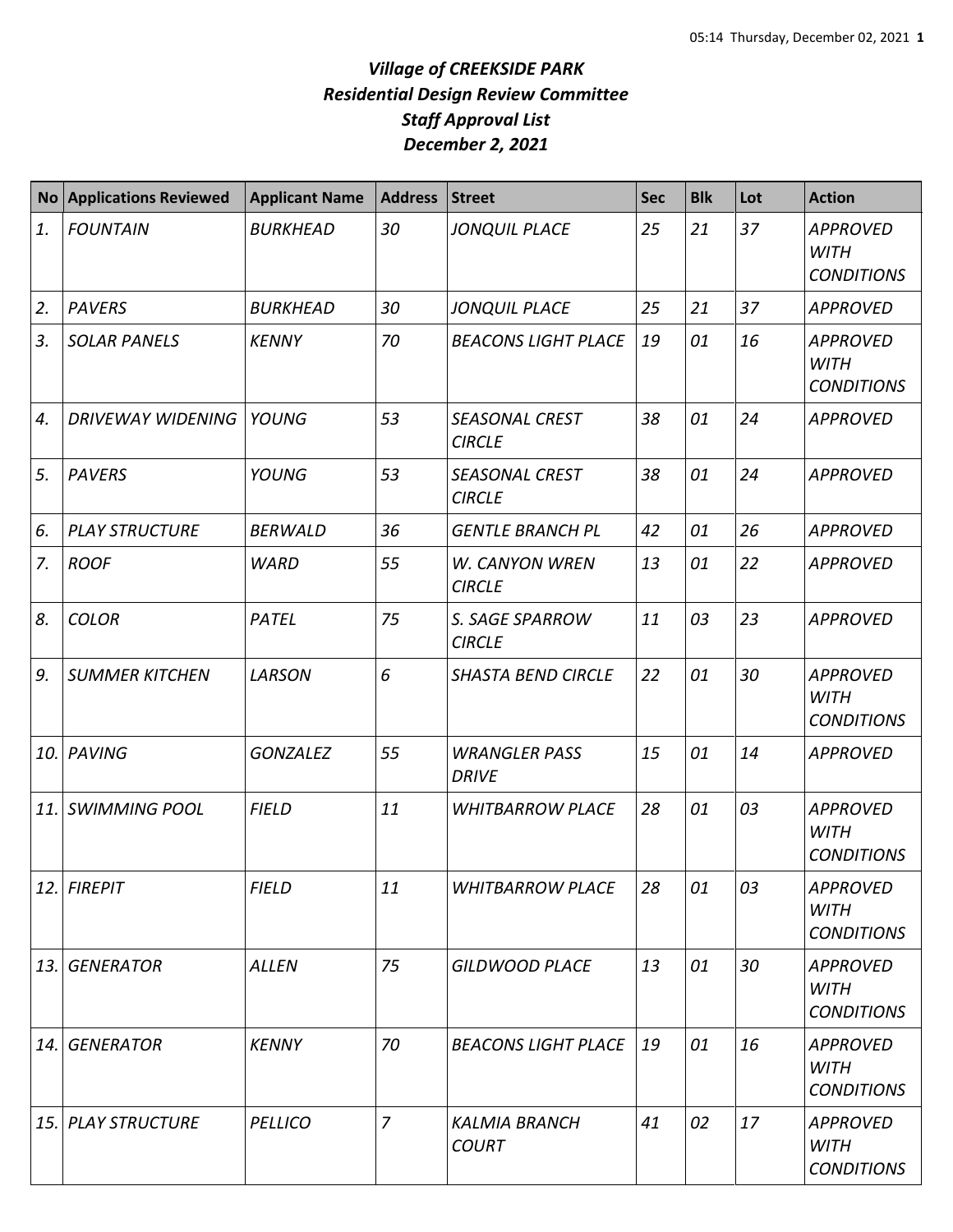|     | No Applications Reviewed       | <b>Applicant Name</b>                | <b>Address</b> | <b>Street</b>                          | <b>Sec</b> | <b>Blk</b> | Lot | <b>Action</b>                                       |
|-----|--------------------------------|--------------------------------------|----------------|----------------------------------------|------------|------------|-----|-----------------------------------------------------|
| 16. | <b>SUMMER KITCHEN</b>          | <b>PELLICO</b>                       | $\overline{7}$ | <b>KALMIA BRANCH</b><br><b>COURT</b>   | 41         | 02         | 17  | <b>APPROVED</b><br><b>WITH</b><br><b>CONDITIONS</b> |
| 17. | <b>GENERATOR</b>               | <b>PANJWANI</b>                      | 82             | <b>S. FREMONT RIDGE</b><br><b>LOOP</b> | 23         | 01         | 04  | <b>APPROVED</b><br><b>WITH</b><br><b>CONDITIONS</b> |
| 18. | <b>GENERATOR</b>               | <b>COBERTH</b>                       | $\overline{2}$ | <b>FOOTBRIDGE WAY</b>                  | 36         | 03         | 01  | <b>APPROVED</b><br><b>WITH</b><br><b>CONDITIONS</b> |
| 19. | <b>TREE REMOVAL</b>            | <b>SMITH</b>                         | 35             | <b>JONQUIL PLACE</b>                   | 25         | 01         | 34  | <b>APPROVED</b><br><b>WITH</b><br><b>CONDITIONS</b> |
| 20. | <b>WINDOWS AND DOOR HASTON</b> |                                      | 67             | <b>BRAVEWIND COURT</b>                 | 31         | 02         | 08  | <b>APPROVED</b>                                     |
| 21. | <b>GENERATOR</b>               | <b>STAVAR</b>                        | $\overline{2}$ | <b>MOONLIT RIDGE</b><br><b>COURT</b>   | 01         | 01         | 03  | <b>APPROVED</b><br><b>WITH</b><br><b>CONDITIONS</b> |
| 22. | <b>SUMMER KITCHEN</b>          | <b>STAVAR</b>                        | $\overline{2}$ | <b>MOONLIT RIDGE</b><br><b>COURT</b>   | 01         | 01         | 03  | <b>APPROVED</b><br><b>WITH</b><br><b>CONDITIONS</b> |
|     | 23. FENCE                      | <b>WITHERBEE</b><br><b>PLACE LLC</b> | 35             | <b>WITHERBEE PLACE</b>                 | 05         | 01         | 21  | <b>APPROVED</b>                                     |
|     | 24. FENCE                      | <b>GARRETT</b>                       | 18             | <b>MARISCAL PLACE</b>                  | 15         | 01         | 14  | <b>APPROVED</b><br><b>WITH</b><br><b>CONDITIONS</b> |
|     | 25. SWIMMING POOL              | <b>FROBEL</b><br><b>HOLDINGS LLC</b> | 31             | <b>GENTLE BRANCH PLACE</b>             | 42         | 01         | 24  | <b>APPROVED</b><br><b>WITH</b><br><b>CONDITIONS</b> |
| 26. | <b>GENERATOR</b>               | <b>DESPEAUX</b>                      | 21             | <b>LEGACY RIDGE DRIVE</b>              | 26         | 01         | 27  | <b>APPROVED</b><br><b>WITH</b><br><b>CONDITIONS</b> |
| 27. | <b>GENERATOR</b>               | <b>KENNY</b>                         | 70             | <b>BEACONS LIGHT PLACE</b>             | 19         | 01         | 16  | <b>APPROVED</b><br><b>WITH</b><br><b>CONDITIONS</b> |
|     | 28. PAVING                     | <b>MIROSAVLJEV</b>                   | $\overline{2}$ | <b>PINTUCK PLACE</b>                   | 12         | 01         | 50  | <b>APPROVED</b>                                     |
|     | 29. PATIO COVER                | <b>MIROSAVLJEV</b>                   | $\overline{2}$ | <b>PINTUCK PLACE</b>                   | 12         | 01         | 50  | <b>APPROVED</b><br><b>WITH</b><br><b>CONDITIONS</b> |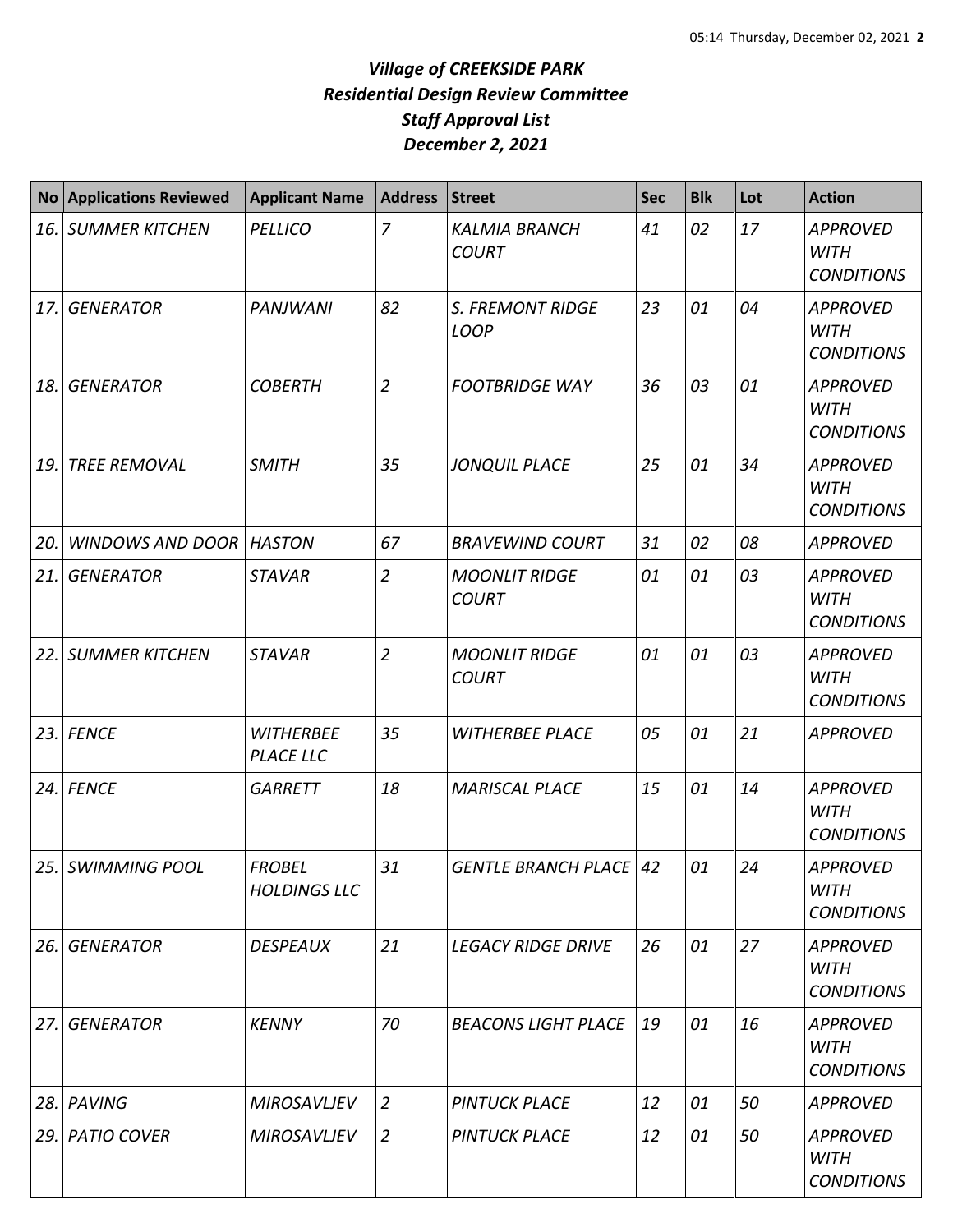| No <sub>1</sub> | <b>Applications Reviewed</b> | <b>Applicant Name</b>                               | <b>Address</b> | Street                                   | <b>Sec</b> | <b>Blk</b> | Lot | <b>Action</b>                                       |
|-----------------|------------------------------|-----------------------------------------------------|----------------|------------------------------------------|------------|------------|-----|-----------------------------------------------------|
| 30.             | <b>GENERATOR</b>             | <b>CORPORATE</b><br><b>RELOCATION</b><br><b>LLC</b> | 119            | W. CRYSTAL CANYON<br><b>COURT</b>        | 01         | 01         | 63  | <b>APPROVED</b><br><b>WITH</b><br><b>CONDITONS</b>  |
|                 | 31. PRIVACY WALL             | <b>HAPANIONEK</b>                                   | 71             | <b>BIRCH CANOE DRIVE</b>                 | 20         | 01         | 06  | <b>APPROVED</b><br><b>WITH</b><br><b>CONDITIONS</b> |
|                 | 32. FENCE STAIN              | <b>KLUGH</b>                                        | $\overline{7}$ | THUNDERCLOUD PLACE   29                  |            | 02         | 28  | <b>APPROVED</b>                                     |
|                 | 33. SUMMER KITCHEN           | <b>KLUGH</b>                                        | $\overline{z}$ | THUNDERCLOUD PLACE 29                    |            | 02         | 28  | <b>APPROVED</b><br><b>WITH</b><br><b>CONDITIONS</b> |
| 34.             | <b>GENERATOR</b>             | <b>HARMON</b>                                       | 27             | LITTLE FALLS PLACE                       | 05         | 01         | 41  | <b>APPROVED</b><br><b>WITH</b><br><b>CONDITIONS</b> |
| 35. l           | <b>ROOF</b>                  | <b>HIMES</b>                                        | 43             | <b>CAPRICE BEND PLACE</b>                | 12         | 02         | 04  | <b>APPROVED</b>                                     |
|                 | <b>36. FENCE</b>             | <b>MIZAN</b>                                        | $\overline{7}$ | <b>MOUNTAIN BLUEBIRD</b><br><b>PLACE</b> | 10         | 04         | 08  | <b>APPROVED</b>                                     |
|                 | 37. PATIO COVER              | MA                                                  | 22             | <b>WOODGLADE WAY</b>                     | 17         | 02         | 09  | <b>APPROVED</b><br><b>WITH</b><br><b>CONDITIONS</b> |
| 38. l           | <b>SUMMER KITCHEN</b>        | MA                                                  | 22             | <b>WOODGLADE WAY</b>                     | 17         | 02         | 09  | <b>APPROVED</b><br><b>WITH</b><br><b>CONDITIONS</b> |
| 39.             | <b>GENERATOR</b>             | <b>FORESTIER</b>                                    | 71             | <b>W. SAWYER RIDGE</b><br><b>DRIVE</b>   | 35         | 01         | 28  | <b>APPROVED</b><br><b>WITH</b><br><b>CONDITIONS</b> |
|                 | 40.   PLAY STRUCTURE         | <b>ARTHUR</b>                                       | 187            | <i>S. THATCHER BEND</i><br><b>CIRCLE</b> | 36         | 02         | 14  | <b>APPROVED</b><br><b>WITH</b><br><b>CONDITIONS</b> |
| 41.             | <b>TREE REMOVAL</b>          | LOUIS                                               | 154            | <b>LINDENBERRY CIRCLE</b>                | 27         | 01         | 03  | <b>APPROVED</b><br><b>WITH</b><br><b>CONDITIONS</b> |
|                 | 42. COLOR                    | <b>GLOYER</b>                                       | 59             | <b>LINDENBERRY CIRCLE</b>                | 27         | 02         | 21  | <b>APPROVED</b>                                     |
|                 | 43. SWIMMING POOL            | <b>KEPNER</b>                                       | 119            | E. CANYON WREN<br><b>CIRCLE</b>          | 13         | 01         | 75  | <b>APPROVED</b><br><b>WITH</b><br><b>CONDITIONS</b> |